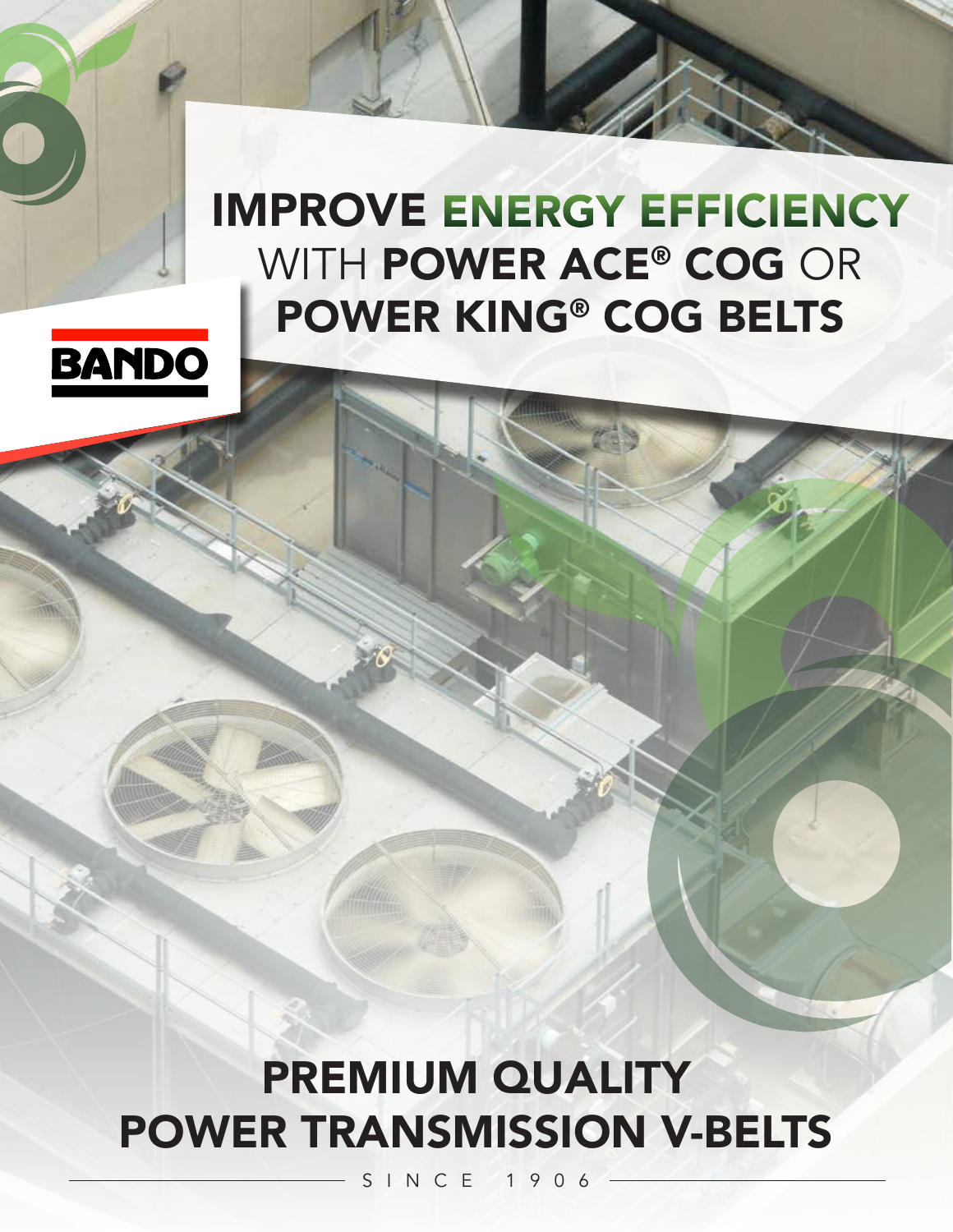# 3 Keys to Energy Efficient V-belt Drives

2

### **Switch to Bando Raw Edge Cogged Belts**



Raw Edge Cogged V-belts grip the sheave sidewalls better, minimizing slip (which increases efficiency).

### Test and Replace Worn Sheaves



Test with Sheave Gauges.

Sheaves with as little as  $\frac{1}{32}$ " of wear will cause your belts to slip excessively. The payback for replacing worn sheaves can be as little as four months when compared to the cost of electricity loss due to inefficiency of the drive.

3

### Tension and Align V-belts Properly



The proper tension is the lowest tension at which the belt(s) won't slip or squeal under peak load. Always retension belts 24-48 hours after start-up due to the belts seating into the sheave groove.

Sheaves should be aligned to within ½ degree or  $\frac{1}{10}$ " per foot of center distance.

Contact your local Bando Representative or visit us at BandoUSA.com for a copy of Bando's Installation and Maintenance Guide.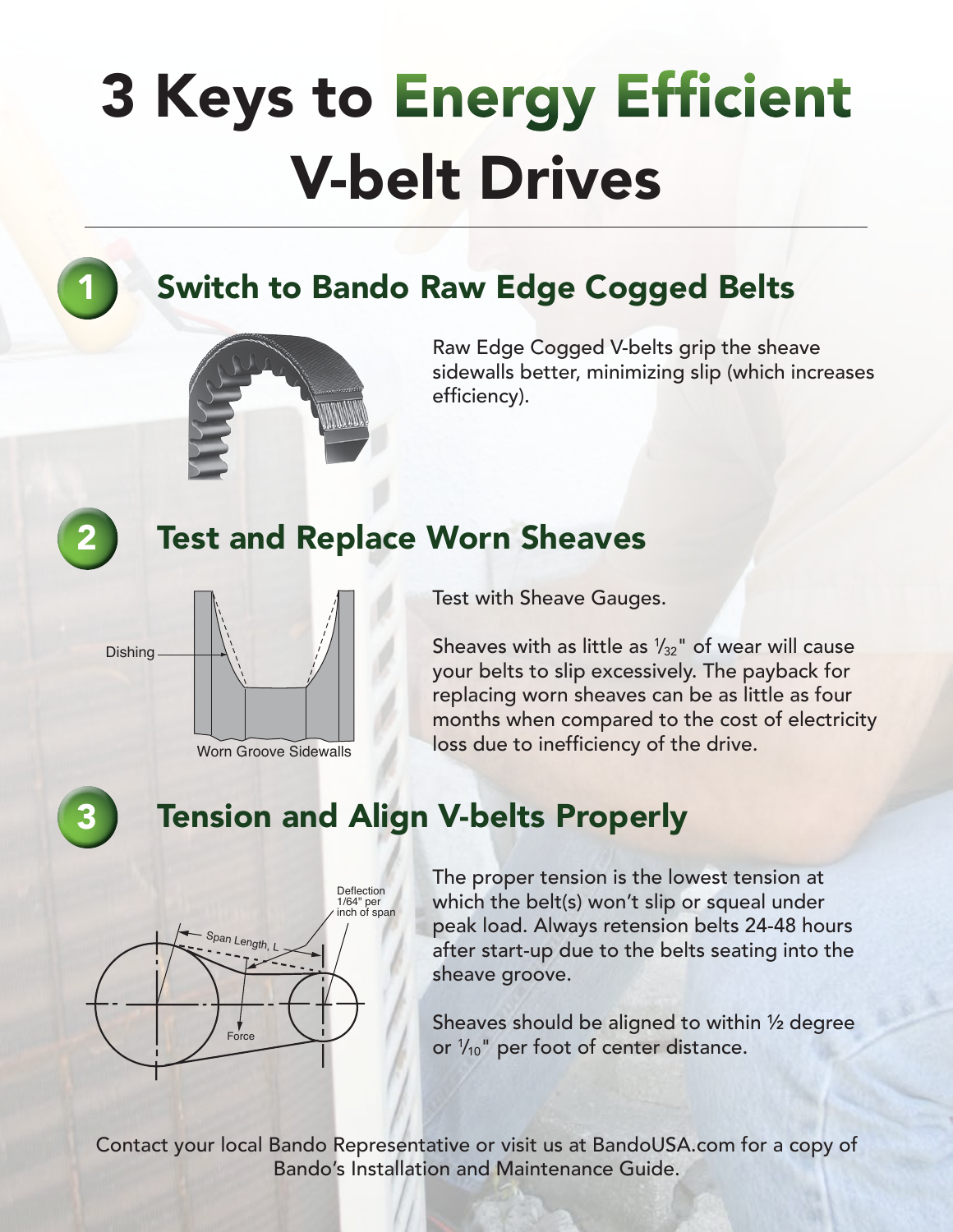







### Power Ace® Cog **But The Power King® Cog**

Most standard wrapped V-belt drives operate at an efficiency rate of about 93% if properly installed and maintained.

Bando's Power Ace® Cog/Power King® Cog V-belts run in the exact same sheaves, or pulleys as the wrapped version and are identified with the letter X after the cross section in the part number.

By switching from a standard wrapped V-belt to its raw edge cogged version, it is possible to improve the drives efficiency by 2-3%. The raw edge grips the sheave sidewalls better and the cogs reduce the bending resistance of the belt. Therefore, they run cooler and last longer.



#### Part Number Example 3VX 375



Length Belt Section



#### Example\*

A continuously operating 100-hp supply air fan motor (using a 93% efficient wrapped V-belt) operates at an average load of 75% while consuming 527,000 kWh annually. What are the annual energy and dollar savings if a 93% efficient ( $\eta_{1}$ ) wrapped V-belt is replaced with a 95% efficient ( $\mathfrak{q}_2$ ) cogged V-belt? Electricity is priced at \$0.10/kWh.

#### Energy Savings

Annual Energy Use x (1 -  $\eta_{_1}/\eta_{_2}$ ) = 527,000 kWh/year x (1 - 95/98) = **16,132 kWh/yr** 

#### Cogged Annual Cost Savings 16,132 kWh  $\times$  \$0.010/kWh = \$1,612/yr

\* Extrapolated from the US Department of Energy Motor Systems Tip sheet #5